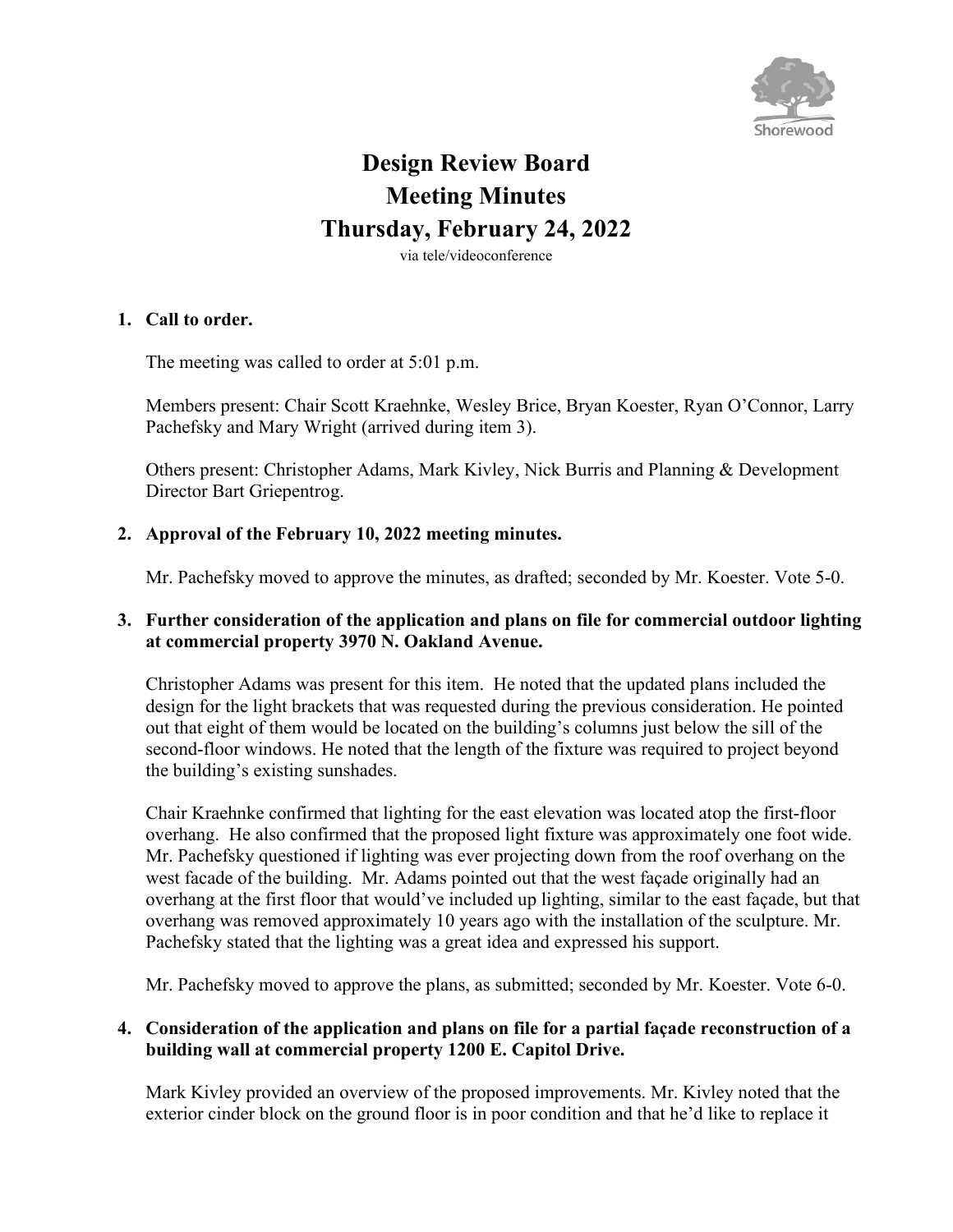with a new stone material. He stated that the weight of the walk above it is supported by an interior wall, which is in good condition. He noted that the existing railing would be removed, fixed and replaced into a new cap. He confirmed that the improvements would cover the entire length of the wall to the parking lot.

Chair Kraehnke confirmed that the new cap would be made of concrete. He questioned if the bushes that are being removed would be replaced. Mr. Kivley noted that the existing bushes are not very healthy and several of them were dead. He suggested that new landscaping could be planted in the future, but at this time planned on only restoring the area with mulch. Mr. Koester stated that future plantings in the area would be appropriate and noted that the new stone on the wall would be a big improvement to what is there now. Mr. O'Connor agreed with Mr. Koester's comments.

Mr. Koester moved to approve the plans, as submitted; seconded by Mr. O'Connor. Vote 6-0.

#### **5. Consideration of the application and plans on file for the construction of a rear one-story addition and removal of East side sunroom at residential property 4098 N. Lake Drive.**

Nick Burris of Gabor Design Build presented an overview of the project. He noted that the existing sunroom would be relocated from the southeast corner of the home to the northeast corner, which would also accommodate for a new rear yard patio. The improvements were proposed to better capture sunlight into both areas. He noted that the new sunroom would have a brick base with stucco infill. A cable railing was proposed to enclose the deck on the second floor above the sunroom.

Chair Kraehnke confirmed the proposed relocation and removal of the existing sunroom. Mr. Burris stated that the existing addition was poorly done and that the windows were failing. Chair Kraehnke questioned how the exterior wall that was currently within the sunroom would be finished. Mr. Burris noted that new doors, stucco and batons would be installed. He also noted that a balcony would be rebuilt above the new doorway to allow access into and out of the master bedroom onto the new second story deck. Chair Kraehnke questioned the material of the proposed deck and was informed that a Trex [composite] material was suggested. He confirmed that the same treatment would be utilized on the balcony above the doorway.

Mr. O'Connor noted that he liked the improvements and stated that it was a better use of the site. He also stated that the mix of materials to match the house was a good choice. He stated that he was not a huge fan of the proposed cable railing but acknowledged that it was on the back of the house. He also noted that it would be nice to see more character in the proposed windows to match the existing windows in the home but understood the desire for a lakeview.

Ms. Wright questioned where doors were being filled in. Mr. Burris referenced the new set of French doors on the southeast to access the patio and a relocated door on the north elevation to access the mudroom. She noted that the plans were a big improvement.

Mr. Pachefsky questioned if glass was considered as an alternate to cable railing. Mr. Burris noted that the homeowners did not desire glass and felt it was too modern for the home.

Mr. Koester moved to approve the plans, as submitted; seconded by Mr. Pachefsky. Vote 6-0.